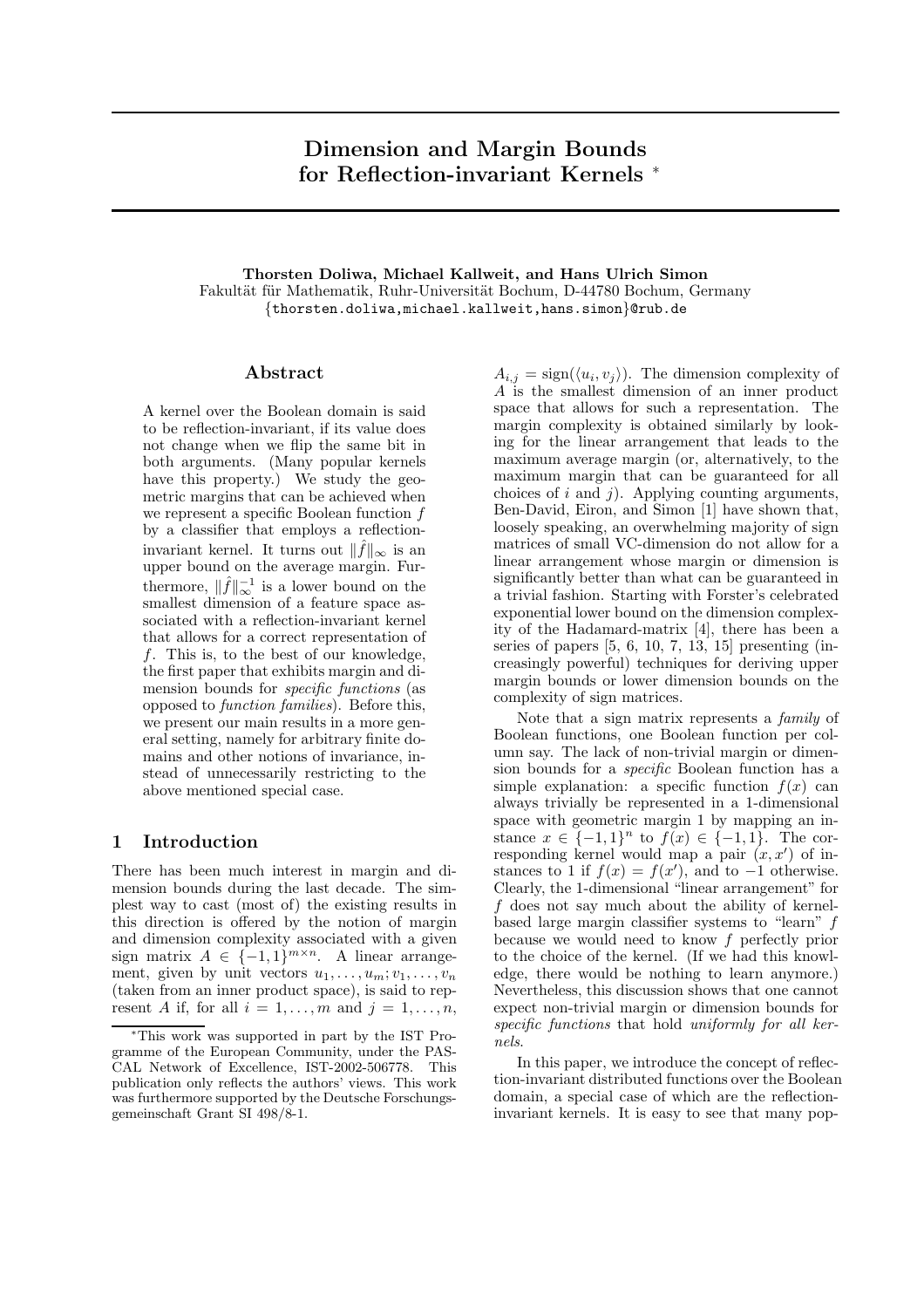ular kernels actually are reflection-invariant. We then derive non-trivial margin and dimension bounds for specific Boolean functions that are valid for all linear arrangements resulting from reflection-invariant kernels. Interestingly, the bounds for a function  $f$ can be expressed in terms of f's Fourier-spectrum. As always,  $\|\hat{f}\|_{\infty}$  denotes the largest absolute value found in the spectrum of  $f$ 's Fourier-coefficients. We show that  $\|\hat{f}\|_{\infty}$  is an upper bound on the largest possible average margin, and  $\|\hat{f}\|_{\infty}^{-1}$  is a lower bound on the smallest possible dimension. Also note that there is an efficient randomized algorithm which will determine (with high probability) all Fouriercoefficients above a threshold  $\theta > 0$ , namely the KM-algorithm [20]. So an estimation to our bounds can be precomputed for a function before the actual learning process.

The remainder of this paper is structured as follows. In Section 2, we introduce some notation and recall some facts about the Fourier-expansion of real-valued functions over the Boolean domain and kernel-bases classification. In Section 3, we present our main results for arbitrary finite domains and a general notions of invariance. Besides we mention a connection to a recent paper by Haasdonk and Burkhardt [8]. In Section 4 we introduce the concept of rotation-invariance and mention some connections between the Fourier-expansion over an arbitrary finite Abelian group and the spectral decomposition of such functions. In Section 5, we consider distributed functions over the Boolean domain and the concept of reflection-invariance, which is simply rotation-invariance over boolean domain. From a practical point of view reflection-invariance is the more important notion because many popular kernels have this property. Section 6 is devoted to the analysis of reflection-invariant kernels. Some open problems are finally mentioned in Section 7.

#### 2 Definitions and Notations

First of all we assume some familiarity with basics in matrix and learning theory. For example, notions like

- singular values, eigenvalues, spectral norm
- kernels, feature map, Reproducing Kernel Hilbert Space

are assumed as known (although we shall occasionally refresh the readers memory in the course of the paper). Some central definitions and facts concerning

- linear arrangements representing a given Boolean function,
- margin and dimension associated with such a linear arrangement,

• and Fourier expansion over arbitrary finite Abelian groups

will be given later in the paper at the place where it is required. In the following we want to declare some notations and recall the Fourier-expansion of real-valued functions as well as the notion of margin in kernel-based classification.

#### 2.1 Preliminaries and Fourier-expansion

Throughout the paper,  $\delta$  denotes the Kroneckersymbol, i.e.,  $\delta(a, b) = 1$  if  $a = b$  and  $\delta(a, b) = 0$ otherwise. For two *n*-dimensional vectors  $x, y$ , we define  $x \circ y$  to be the vector obtained by multiplying x and y componentwise, i.e.,  $(x \circ y)_i := x_i y_i$  for  $i = 1, \ldots, n$ . The *n*-dimensional "all-ones vector" is given by

$$
\vec{e}=(1,\ldots,1) .
$$

The vector with 1 in component  $k$  and zeros elsewhere is denoted as  $\vec{e_k}$ . The *n*-dimensional "reflectionvector" is given by

$$
\vec{r}=(-1,\ldots,-1) .
$$

The vector with  $-1$  in component k and ones elsewhere is denoted as  $\vec{r_k}$ . Note that, for every  $x \in \mathbb{R}^n$ ,  $x \circ \vec{r} = -x$ , whereas vector  $x \circ \vec{r}$  coincides with  $x$  in all coordinates except for coordinate  $k$  which equals  $-x_k$ . We consider real-valued functions over a finite domain  $D$ , i.e., functions of the form  $f$ :  $D \to \mathbb{R}$ . These functions form a |D|-dimensional vector space over the reals.

We are particularly interested in functions over the Boolean domain  $D = \{-1, 1\}^n$  so that  $d =$  $|D| = 2^n$ . In this case, the parity functions

$$
\chi_z(x) := \prod_{z_i = -1} x_i , z \in D
$$

form an orthonormal basis for the vector space of boolean functions over  $D$ , that can be equipped with the inner product

$$
\langle f, g \rangle := 2^{-n} \cdot \sum_{x \in D} f(x) \cdot g(x) .
$$

Thus, every function  $f: D \to \mathbb{R}$  can be written in the form

$$
f(x) = \sum_{z \in D} \hat{f}(z) \cdot \chi_z(x) \tag{1}
$$

where

$$
\hat{f}(z) := \langle f, \chi_z \rangle = 2^{-n} \cdot \sum_{y \in D} f(y) \cdot \chi_z(y) .
$$

As usual, equation (1) is referred to as the Fourier expansion of f, and  $\hat{f}(z)$  is called the Fourier-coefficient of  $f$  at  $z$ . We briefly note that parity functions satisfy the equation

$$
\chi_z(x) = (-1)^{|\{i:x_i = -1, z_i = -1\}|} = \chi_x(z) .
$$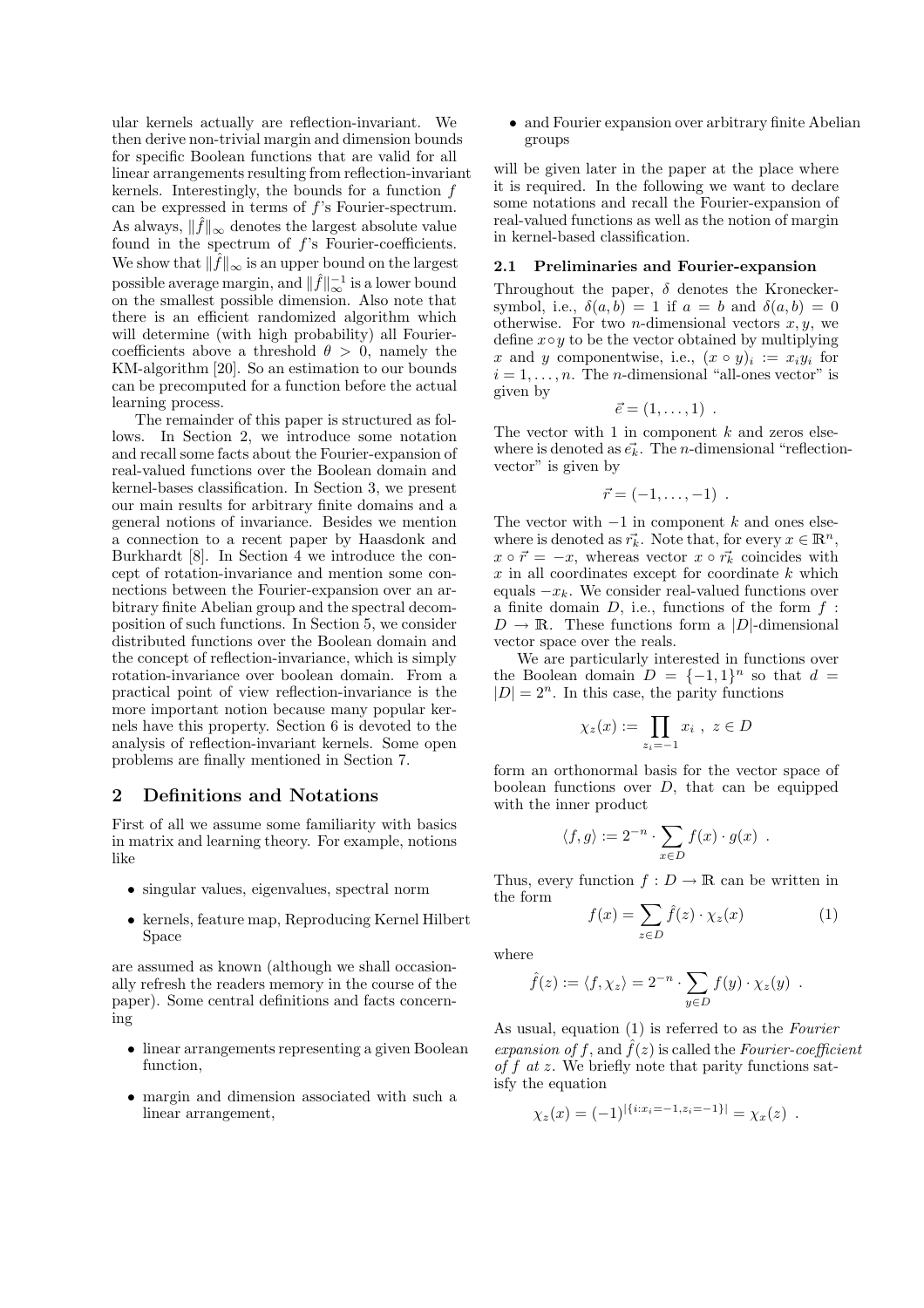The matrix  $H = (H_{x,z})_{x,z \in D}$  given by  $H_{x,z} =$  $\chi_z(x)$  is called the  $(2^n \times 2^n)$ -Walsh-matrix. The afore-mentioned properties of the parity functions imply that  $H$  is symmetric and satisfies

$$
H \cdot H^{\top} = H \cdot H = 2^n \cdot I
$$

where  $I$  denotes the identity matrix.

#### 2.2 Kernel-based Classification

Let K be a valid kernel-function,  $\Phi_K$  the feature map and  $\langle \cdot, \cdot \rangle_K$  the inner product that represent K in the Reproducing Kernel Hilbert Space, and let  $\|\cdot\|_K$  be the norm induced by  $\langle \cdot, \cdot \rangle_K$ .<sup>1</sup> Then,  $\Phi$ satisfies

$$
\forall x, y \in D: K(x, y) = \langle \Phi(x), \Phi(y) \rangle . \qquad (2)
$$

With every "dual vector"  $\alpha : D \to \mathbb{R}$ , we associate the "weight vector"

$$
w(\alpha) := \sum_{x \in D} \alpha(x) \Phi(x) . \tag{3}
$$

In the context of "large margin classification",  $\alpha$ is considered as a classifier that assigns the label  $sign(\langle w(\alpha), \Phi(x)\rangle)$  to input x. Consider f as a target function for a binary classification task. Then, a negative sign of  $f(x) \cdot \langle w(\alpha), \Phi(x) \rangle$  indicates a "classification error" on  $x$ . So this expression should be positive and it is intuitively even better when is leads to a large positive value. Thus, the following number, called the (geometric) margin achieved by  $\alpha$  on x w.r.t. target function f and kernel K, is of interest:

$$
\mu_K(f|\alpha, x) := \frac{f(x) \cdot \langle w(\alpha), \Phi(x) \rangle}{\|w(\alpha)\| \cdot \|\Phi(x)\|} \tag{4}
$$

By averaging over all  $x \in D$ , we obtain the function

$$
\overline{\mu}_K(f|\alpha) := 2^{-n} \sum_{x \in D} \mu_K(f|\alpha, x) .
$$

Focusing on the margin that is guaranteed for every  $x \in D$ , we should consider the function

$$
\mu_K(f|\alpha) := \min_{x \in D} \mu_K(f|\alpha, x) .
$$

By taking the supremum over all  $\alpha : D \to \mathbb{R}$ , we get the respective parameters of a large margin classifier employing kernel function  $K$ :

$$
\overline{\mu}_K(f) := \sup_{\alpha:D \to \mathbb{R}} \overline{\mu}_K(f|\alpha)
$$

$$
\mu_K(f) := \sup_{\alpha:D \to \mathbb{R}} \mu_K(f|\alpha)
$$

Finally, taking the supremum ranging over all kernels of a given specific class  $\mathcal{C}$ , we get the respective parameters of a best possible large margin classifier among C:

$$
\overline{\mu}_{\mathcal{C}}(f) := \sup_{K} \overline{\mu}_{K}(f)
$$

$$
\mu_{\mathcal{C}}(f) := \sup_{K} \mu_{K}(f)
$$

We briefly note that, obviously, the guaranteed margin is upper bounded by the average margin:

$$
\mu_K(f|\alpha) \leq \overline{\mu}_K(f|\alpha) \n\mu_K(f) \leq \overline{\mu}_K(f) \n\mu_C(f) \leq \overline{\mu}_C(f)
$$

## 3 A General Notion of Invariance

Throughout this section, D denotes an arbitrary finite domain,  $\mathcal{S}(D)$  is the group of permutations over D, and  $\mathcal{G} \leq \mathcal{S}(D)$  is an arbitrary but fixed subgroup. The considerations of the later sections will correspond to the special case where  $D = \{-1, 1\}^n$ and  $G$  contains all permutations (transpositions actually) of the form  $x \mapsto x \circ a$  for  $a \in \{-1, 1\}^n$ .

A distributed function  $f(x, y)$  is said to be  $\mathcal{G}$ *invariant* if, for all  $x, y \in D$  and every  $\sigma \in \mathcal{G}$ , the following holds:

$$
f(\sigma(x), \sigma(y)) = f(x, y)
$$

Clearly, a function of the form  $g(f_1, \ldots, f_d)$  for G-invariant functions  $f_1, \ldots, f_d$  is G-invariant itself. More interesting is the the following result:

Lemma 1 G-invariant distributed functions over a finite domain D are closed under the usual matrix product and under the tensor-product of matrices. More precisely, let  $F(x, y)$  and  $G(x, y)$  be two G-invariant distributed functions (here viewed as matrices). Then, the functions  $(F \cdot G)(x, y)$  is  $\mathcal{G}$ invariant and the function  $(F \otimes G)[(u, x), (v, y)]$  is invariant over  $\mathcal{G} \times \mathcal{G}$  (as subgroup of  $\mathcal{S}(D) \times \mathcal{S}(D)$ ).

**Proof:** Consider first the function  $(F \cdot G)(x, y)$ . Let  $x, y \in D$  and  $\sigma \in \mathcal{G}$  be arbitrary but fixed. The following calculation shows that it is  $\mathcal{G}\text{-invariant}:$ 

$$
(F \cdot G)_{\sigma(x),\sigma(y)} = \sum_{z \in D} F_{\sigma(x),z} \cdot G_{z,\sigma(y)}
$$
  

$$
= \sum_{z \in D} F_{x,\sigma^{-1}(z)} \cdot G_{\sigma^{-1}(z),y}
$$
  

$$
= \sum_{z \in D} F_{x,z} \cdot G_{z,y}
$$
  

$$
= (F \cdot G)_{x,y}
$$

Now consider the tensor-product  $(F \otimes G)[(u, x), (v, y)],$ which is a distributed function over  $D \times D$ , i.e., a function over domain  $(D \times D) \times (D \times D)$ . The following calculation shows that it is  $(G \times G)$ -invariant:

$$
(F \otimes G)[(\sigma(u), \tau(x)), (\sigma(v), \tau(y))] =
$$
  
\n
$$
F(\sigma(u), \sigma(v)) \cdot G(\tau(x), \tau(y)) =
$$
  
\n
$$
F(u, v) \cdot G(x, y) =
$$
  
\n
$$
(F \otimes G)[(u, x), (v, y)]
$$

<sup>&</sup>lt;sup>1</sup>In the sequel, we drop index  $K$  unless we would like to stress the dependence on K.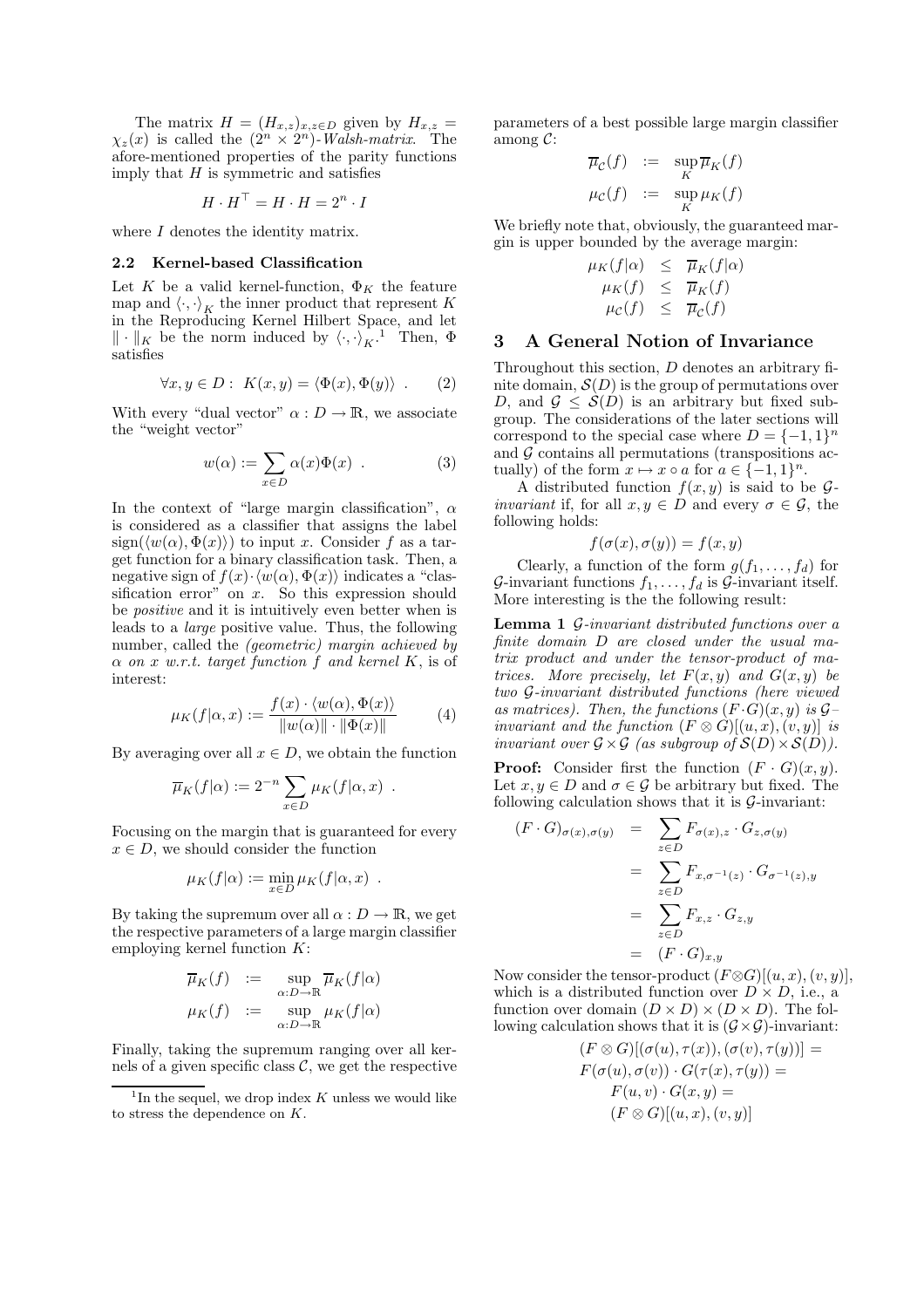Our general notion of invariance has been considered before by Haasdonk and Burkhardt [8], where it is named "simultaneous invariance". These authors were interested in the construction of kernels whose invariance properties reflect symmetries within the data of a particular application. In this section, we look at invariant kernels from a different angle. We shall reveal non-trivial margin and dimension bounds for specific functions that hold uniformly for a family of invariant kernels. More precisely, if  $f: D \to \{-1,1\}$  is a function on domain D and G is a subgroup of  $\mathcal{S}(D)$ , then the largest average (or largest guaranteed, resp.) margin that can be obtained when  $f$  is represented by a  $\mathcal{G}$ -invariant kernel is upper-bounded by the largest average (or largest guaranteed, resp.) margin that can be obtained for the family

$$
\mathcal{G}_f := \{f_\sigma: \ \sigma \in \mathcal{G}\}
$$

where

$$
f_{\sigma}(x) := f(\sigma(x)) .
$$

Since there are classical margin bounds that apply to the family  $\mathcal{G}_f$ , we obtain corresponding bounds that apply to the single function  $\bar{f}$ . An analogous remark holds for dimension bounds. Details follow.

Assume that  $K(x, y)$  is a kernel that is  $\mathcal{G}\text{-invariant}$ and consider the feature map  $\Phi = \Phi_K$  that represents  $K$  in the Reproducing Kernel Hilbert Space. Then, for all  $x, y \in D$  and every  $\sigma \in \mathcal{G}$ ,  $\Phi$  satisfies

$$
\langle \Phi(\sigma(x), \Phi(\sigma(y)) \rangle = \langle \Phi(x), \Phi(y) \rangle . \tag{5}
$$

**Lemma 2** If kernel  $K$  is  $G$ -invariant, then the following holds for every  $x \in D$  and every  $\sigma \in \mathcal{G}$ :

$$
\begin{array}{rcl}\n\|\Phi_K(\sigma(x))\|_K & = & \|\Phi_K(x)\|_K \\
\|w(\alpha)\|_K & = & \|w(\alpha_\sigma)\|_K\n\end{array}
$$

In other words, the norm  $\lVert \cdot \rVert_K$  is constant on feature vectors of instances taken from the same orbit

$$
x^{\mathcal{G}} := \{ \sigma(x) : \sigma \in \mathcal{G} \}
$$

and it assigns the same value to all dual vectors from the set

$$
\{w(\alpha_{\sigma}): \sigma \in \mathcal{G}\} .
$$

**Proof:** Let  $\Phi = \Phi_K$ ,  $\|\cdot\| = \|\cdot\|_K$ , and  $\langle \cdot, \cdot \rangle = \langle \cdot, \cdot \rangle_K$ . Clearly,  $\|\Phi(\sigma(x))\| = \|\Phi(x)\|$  because of

$$
\|\Phi(\sigma(x))\|^2 = \langle \Phi(\sigma(x)), \Phi(\sigma(x)) \rangle
$$
  

$$
\stackrel{\text{(5)}}{=} \langle \Phi(x), \Phi(x) \rangle
$$
  

$$
= \|\Phi(x)\|^2.
$$

As for the second statement, see the following calculation:

$$
||w(\alpha_{\sigma})||^{2} = \langle w(\alpha_{\sigma}), w(\alpha_{\sigma}) \rangle
$$
  
\n
$$
\stackrel{(3)}{=} \left\langle \sum_{x \in D} \alpha_{\sigma}(x) \Phi(x), \sum_{y \in D} \alpha_{\sigma}(y) \Phi(y) \right\rangle
$$
  
\n
$$
= \sum_{x,y \in D} \alpha(\sigma(x)) \alpha(\sigma(y)) \langle \Phi(x), \Phi(y) \rangle
$$
  
\n
$$
= \sum_{x,y \in D} \alpha(x) \alpha(y) \langle \Phi(\sigma^{-1}(x)), \Phi(\sigma^{-1}(y)) \rangle
$$
  
\n
$$
\stackrel{(5)}{=} \sum_{x,y \in D} \alpha(x) \alpha(y) \langle \Phi(x), \Phi(y) \rangle
$$
  
\n
$$
= ||w(\alpha)||^{2}
$$

**Lemma 3** For every  $\mathcal{G}\text{-}invariant$  kernel K, and every choice of  $f: D \to \{-1,1\}$ ,  $x \in D$ ,  $\sigma \in \mathcal{G}$ , and  $\alpha : D \to \mathbb{R}$ , the following holds:

$$
\mu_K(f_\sigma|\alpha_\sigma, x) = \mu_K(f|\alpha, \sigma(x))
$$

Proof: The proof starts as follows:

$$
f_{\sigma}(x) \cdot \langle w(\alpha_{\sigma}), \Phi(x) \rangle \stackrel{(3)}{=} f_{\sigma}(x) \Biggl\langle \sum_{y \in D} \alpha_{\sigma}(y) \Phi(y), \Phi(x) \Biggr\rangle = f(\sigma(x)) \sum_{y \in D} \alpha(\sigma(y)) \langle \Phi(y), \Phi(x) \rangle \stackrel{(5)}{=} f(\sigma(x)) \sum_{y \in D} \alpha(\sigma(y)) \langle \Phi(\sigma(y)), \Phi(\sigma(x)) \rangle = f(\sigma(x)) \Biggl\langle \sum_{y \in D} \alpha(\sigma(y)) \Phi(\sigma(y)), \Phi(\sigma(x)) \Biggr\rangle = f(\sigma(x)) \Biggl\langle \sum_{y \in D} \alpha(y) \Phi(y), \Phi(\sigma(x)) \Biggr\rangle = f(\sigma(x)) \langle w(\alpha), \Phi(\sigma(x)) \rangle
$$

Using this calculation in combination with Lemma 2, the proof is easy to accomplish:

$$
\mu_K(f_\sigma|\alpha_\sigma, x) \stackrel{(4)}{=} \frac{f_\sigma(x) \cdot \langle w(\alpha_\sigma), \Phi(x) \rangle}{\|w(\alpha_\sigma)\| \cdot \|\Phi(x)\|}
$$

$$
= \frac{f(\sigma(x)) \cdot \langle w(\alpha), \Phi(\sigma(x)) \rangle}{\|w(\alpha)\| \cdot \|\Phi(\sigma(x))\|}
$$

$$
\stackrel{(4)}{=} \mu_K(f|\alpha, \sigma(x))
$$

**The Second Service**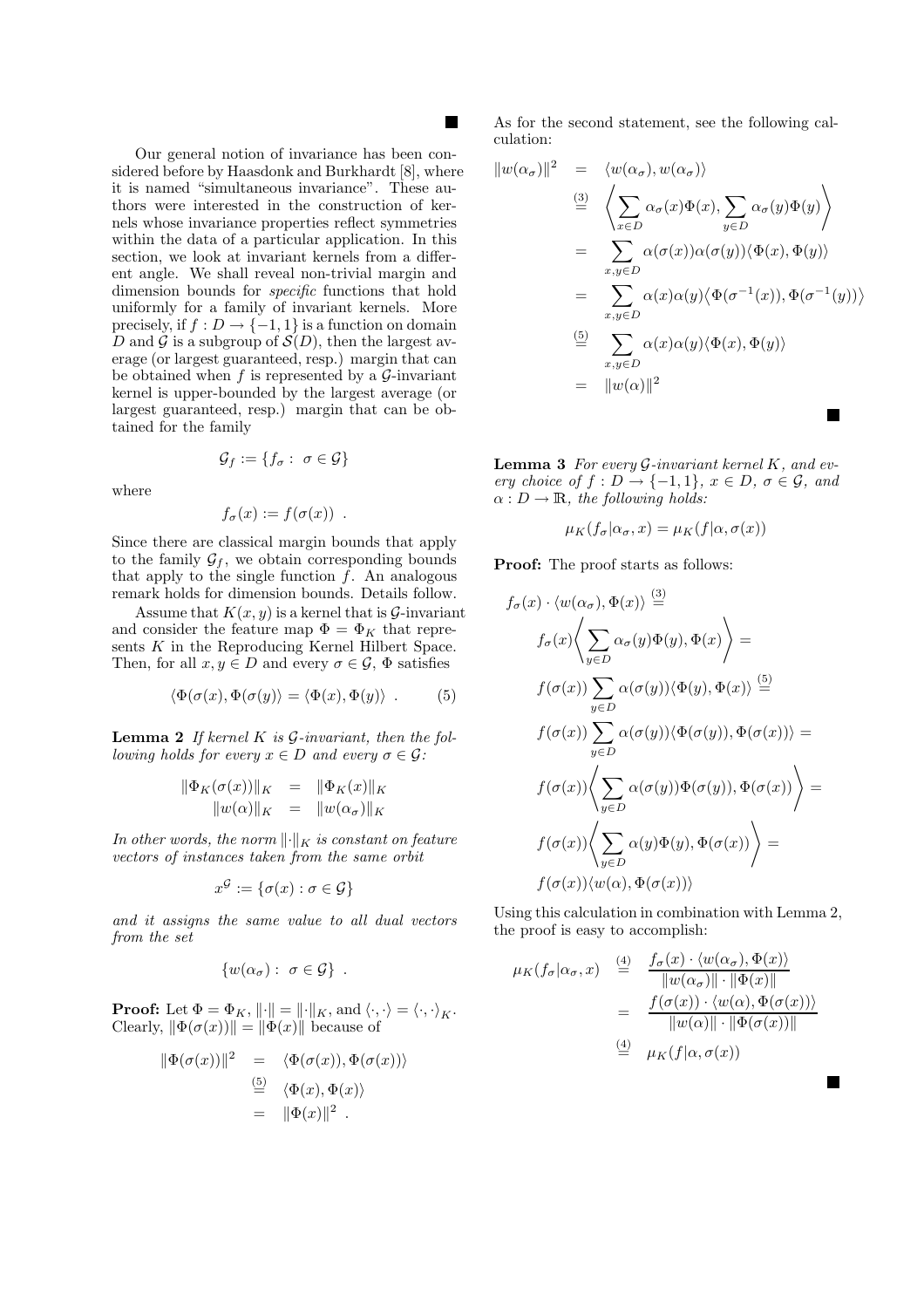Corollary 4 For every G-invariant kernel K, and every choice of  $f : D \to \{-1,1\}$ ,  $\sigma \in \mathcal{G}$ , and  $\alpha$ :  $D \to \mathbb{R}$ , the following holds:

$$
\overline{\mu}_K(f_{\sigma}|\alpha_{\sigma}) = \overline{\mu}_K(f|\alpha) \n\mu_K(f_{\sigma}|\alpha_{\sigma}) = \mu_K(f|\alpha) \n\overline{\mu}_K(f_{\sigma}) = \overline{\mu}_K(f) \n\mu_K(f_{\sigma}) = \mu_K(f) \n\overline{\mu}_G(f_{\sigma}) = \overline{\mu}_G(f) \n\mu_G(f_{\sigma}) = \mu_G(f)
$$

Note that the last two equations in Corollary 4 basically say that the largest (average or guaranteed) margin that can be achieved for a function  $f$  by a large margin classifier is invariant under  $\mathcal G$  (provided that the underlying kernel is  $G$  -invariant).

Let  $M \in \{-1,1\}^{r \times s}$  be a sign matrix. Consider a linear arrangement  $A$  given by unit vectors  $u_1, \ldots, u_r; v_1, \ldots, v_s \in \mathbb{R}^d$ . The average margin achieved by this arrangement for sign matrix M is defined as follows:

$$
\overline{\mu}(M|\mathcal{A}) := \frac{1}{rs} \cdot \sum_{i=1}^r \sum_{j=1}^s M_{i,j} \langle u_i, v_j \rangle
$$

The largest average margin that can be achieved for sign matrix M by any linear arrangement is then given by

$$
\overline{\mu}(M) := \sup_{\mathcal{A}} \overline{\mu}(M|\mathcal{A}) ,
$$

where the supremum ranges over all linear arrangements  $A$  for  $M$ . Forster and Simon [7] have shown that, for every  $M \in \mathbb{R}^{r \times s}$ , every  $d \geq 1$ , and every choice of unit vectors  $u_1, \ldots, u_r; v_1, \ldots, v_s$  in a real inner-product space, the following holds:

$$
\sum_{i=1}^r \sum_{j=1}^s M_{i,j} \langle u_i, v_j \rangle \le \sqrt{rs} ||M|| \quad . \tag{6}
$$

From that, we conclude that

$$
\overline{\mu}(M) \le \frac{\|M\|}{\sqrt{rs}} .
$$

Consider the sign matrix  $M^{f, \mathcal{G}}$  given by

$$
M_{x,\sigma}^{f,\mathcal{G}} := f_{\sigma}(x) .
$$

In combination with Corollary 4, we arrive at the following

**Theorem 5** Let  $D$  be a finite domain, and let  $\mathcal G$  be a subgroup of  $\mathcal{S}(D)$ . Then, every function  $f: D \to$  $\{-1,1\}$  satisfies

$$
\overline{\mu}_{\mathcal{G}}(f) \le \frac{\|M^{f,\mathcal{G}}\|}{\sqrt{|D| \cdot |\mathcal{G}|}}
$$

.

In other words, no large margin classifier that employs a G-invariant kernel can achieve an average margin for f which exceeds  $\frac{\|M^{f,g}\|}{\sqrt{|D|\cdot|G}}$  $|D|\cdot|\mathcal{G}|$ .

As our input space  $D$  is finite, we can assume without loss of generality that the Reproducing Kernel Hilbert Space for a kernel  $K$  on  $D$  coincides with  $\mathbb{R}^{d(K)}$  for some suitable  $1 \leq d(K) \leq |D|$ . We say that  $\alpha : D \to \mathbb{R}$  represents target function f correctly w.r.t. kernel  $K$  if

$$
\forall x \in D : \mu_K(f|\alpha, x) > 0 .
$$

Corollary 6 Let  $d_G(f)$  denote the smallest dimension of a feature space associated with a G-invariant kernel K that allows for a correct representation of f. Then,

$$
d_{\mathcal{G}}(f) \ge \frac{\sqrt{|D| \cdot |\mathcal{G}|}}{\|M^{f, \mathcal{G}}\|}
$$

Proof: According to Lemma 3, a kernel that allows for a correct representation of  $f$  allows also for a correct representation of all  $f_{\sigma}$ . According to a result by Forster [4], the corresponding feature space must have dimension at least  $\sqrt{|D| \cdot |\mathcal{G}|} / ||M^{f, \mathcal{G}}||$ .

Corollary 6 can be strengthened slightly:

Corollary 7 Let  $\sigma_i$  denote the *i*-th singular value of  $M^{f, \mathcal{G}}$ , where  $\sigma_1, \sigma_2, \ldots$  are in decreasing order. Then,  $d_G(f)$  satisfies the following lower bound:

$$
d_{\mathcal{G}}(f) \cdot \sum_{i=1}^{d_{\mathcal{G}}(f)} \sigma_i^2 \ge 1 \tag{7}
$$

.

**Proof:** Let  $A \in \{-1,1\}^{r \times s}$  be a matrix whose columns are viewed as binary functions  $f_1, \ldots, f_s$ . It has been shown by Forster and Simon [7] that the dimension d of a feature space which allows for a correct representation of  $f_1, \ldots, f_s$  satisfies

$$
d \cdot \sum_{i=1}^{d} \sigma_i^2(A) \ge rs \tag{8}
$$

This trivially implies (7).

### 4 Rotation-invariant Functions

We recall the general notion of a Fourier-expansion over a finite Abelian group in Section 4.1. Some facts about distributed functions over a finite Abelian group are derived in Section 4.2. In Section 4.3, we tie everything together and state the resulting margin and dimension bounds obtained in this general setting.

#### 4.1 Fourier-expansions over Finite Abelian Groups

Let  $(D,+)$  be a finite Abelian group of size  $d = |D|$ . A function  $\chi : D \to \mathbb{C}$  is called a *character* over D if, for every  $x, y \in D$ ,

$$
\chi(x + y) = \chi(x) \cdot \chi(y) .
$$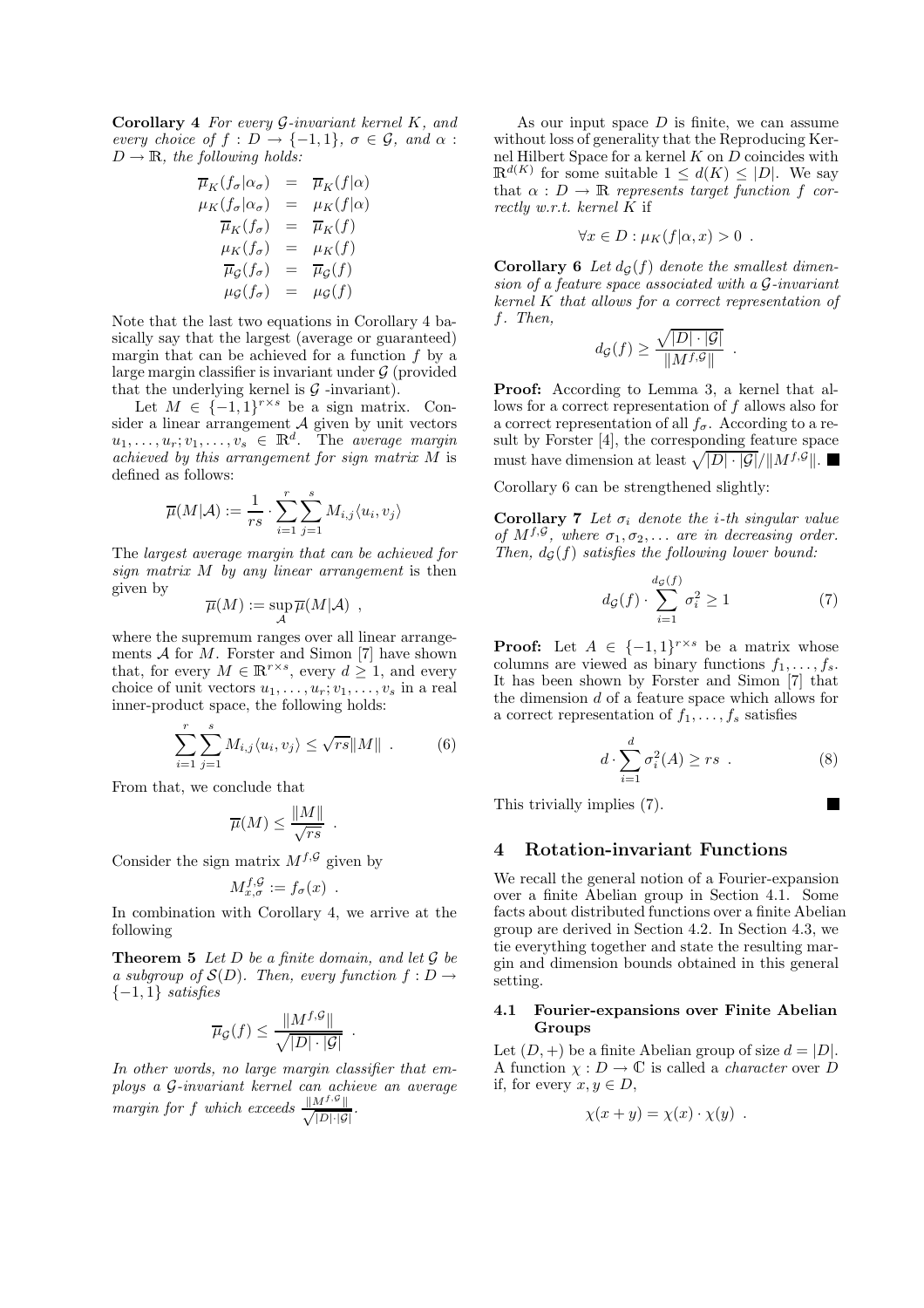It is well-known that there are exactly  $d$  characters, and they form an orthonormal basis of the vector space  $\tilde{\mathbb{C}}^D$  with respect to the inner product

$$
\langle f, g \rangle := \frac{1}{d} \cdot \sum_{x \in D} f(x) \cdot \overline{g(x)} . \tag{9}
$$

We may fix a bijection between D and the set of characters and write  $\chi_z$  for the character that corresponds to  $z \in D$ . Every function  $f: D \to \mathbb{C}$  can be written in the form

$$
f(x) = \sum_{z \in D} \hat{f}(z) \cdot \chi_z(x) \tag{10}
$$

where

$$
\hat{f}(z) := \langle f, \chi_z \rangle = \frac{1}{d} \cdot \sum_{y \in D} f(y) \cdot \overline{\chi_z(y)}.
$$

Equation (10) is referred to as the Fourier expansion of f, and  $\hat{f}(z)$  is called the Fourier-coefficient of f at z.

According to the "Fundamental Theorem for Finitely Generated Abelian Groups", every finite Abelian group is, up to isomorphism, of the form

$$
D = \mathbb{Z}_{q_1} \times \cdots \times \mathbb{Z}_{q_n} \tag{11}
$$

for some sequence  $q_1, \ldots, q_n$  of prime powers. Equation (11) is assumed henceforth so that

$$
d=|D|=\prod_{k=1}^n q_k.
$$

It is well-known that the characters over  $\mathbb{Z}_m$  are given by

 $\omega_{m}^{(m)}(j) = \omega_{m}^{jk}$ ,

 $\chi_k^{(m)}$ 

where

$$
\omega_m = \exp\left(\frac{2\pi i}{m}\right)
$$

is the primitive root of unity of order  $m$ . The characters over  $D$  are then given by

$$
\chi_z(x) = \prod_{k=1}^n \chi_{z_k}^{(q_k)}(x_k) .
$$

Consider now the matrix  $H = (H_{x,z})_{x,z \in D}$  given by  $H_{x,z} = \chi_z(x)$ . It is obvious that H is symmetric. By the orthonormality of the characters with respect to the inner product in (9), it follows that

$$
H^* \cdot H = H \cdot H^* = d \cdot I \enspace ,
$$

where  $I$  denotes the identity matrix.

#### 4.2 Distributed Functions over Finite Abelian Groups

We are interested in distributed functions  $f : D \times$  $D \to \mathbb{C}$  and arrange the  $d^2$  Fourier-coefficients of such a function as a matrix as follows:

$$
F_{a,b} = f(a, -b)
$$
\n
$$
= d^{-2} \sum_{(x,y)\in D\times D} f(x,y) \overline{\chi_{(a,-b)}(x,y)}(13)
$$
\n(12)

$$
= d^{-2} \cdot \sum_{x \in D} \sum_{y \in D} f(x, y) \overline{\chi_a(x)} \chi_b(y) \quad (14)
$$

In matrix notation, this reads as

$$
\widehat{F} = d^{-2} \cdot H^* \cdot F \cdot H \quad . \tag{15}
$$

A distributed function  $f(x, y)$  over D is said to be rotation-invariant if, for all  $x, y, a \in D$ , the following holds:

$$
f(x+a, y+a) = f(x, y)
$$

Note that rotation-invariance collapses to reflectioninvariance when the underlying Abelian group is of the form  $(\mathbb{Z}_2^n, +)$  or, written as group with a multiplicative structure, of the form  $(\{-1, 1\}^n, \cdot)$ .

Here are some examples for rotation-invariant functions:

• A distributed function of the form  $f(x, y) =$  $g(x - y)$  is obviously rotation-invariant. Conversely, any rotation-invariant function  $f(x, y)$ can be written in this form by setting  $g(x) :=$  $f(x, 0)$  because rotation-invariance implies that

$$
f(x, y) = f(x - y, 0) = g(x - y) .
$$

• Because of the obvious identity

$$
\chi_z(x-y)=\chi_z(x)\cdot\chi_z(y) ,
$$

the distributed function  $\chi_z(x) \cdot \overline{\chi_z(y)}$  is rotationinvariant too.

The fact that  $f(x, y) = g(x - y)$  is a rotationinvariant function can be restated as follows: any function  $f(x, y)$  that can be cast as a function in  $x_1-y_1 \mod q_1, \ldots, x_n-y_n \mod q_n$  is rotation-invariant.

In terms of the matrix of Fourier-coefficients,  $\hat{F}$ , rotation-invariant functions over D can be characterized as follows:

**Lemma 8** A distributed function  $f(x, y)$  over D is rotation-invariant iff  $\hat{F}$  is a diagonal matrix.

**Proof:** Assume first that  $f(x, y)$  is rotation-invariant. Consider a Fourier-coefficient in  $\hat{F}$  outside the main diagonal, say  $F_{a,b}$  so that  $a_k \neq b_k$ . Every pair  $(x, y)$ can be put into the equivalence class

$$
\{(x+j\vec{e_k},y+j\vec{e_k}): j=0,\ldots,q_k-1\} .
$$

We show that every equivalence class contributes 0 to  $(14)$ :

$$
\sum_{j=0}^{q_k-1} f(x+j\vec{e_k}, y+j\vec{e_k}) \overline{\chi_a(x+j\vec{e_k})} \cdot \chi_b(y+j\vec{e_k}) =
$$
  

$$
f(x,y) \overline{\chi_a(x)} \cdot \chi_b(y) \sum_{j=0}^{q_k-1} \overline{\chi_{a_k}^{(q_k)}(j)} \chi_{b_k}^{(q_k)}(j)
$$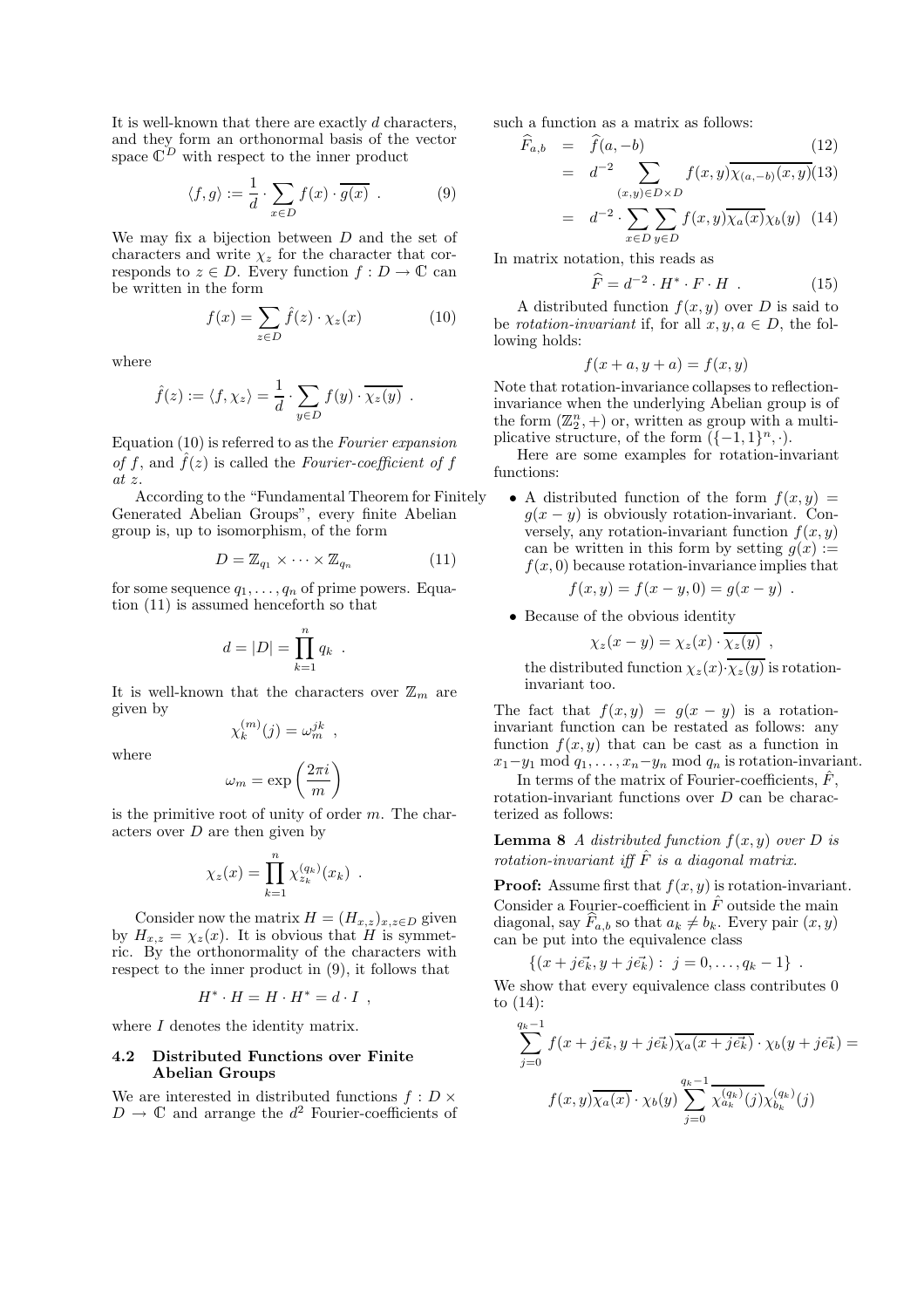The latter sum vanishes because it equals

$$
\sum_{j=0}^{q_k-1} \omega_{q_k}^{(b_k-a_k)j} .
$$

Recall that  $\delta$  denotes the Kronecker symbol and it is well-known that

$$
\sum_{j=0}^{m-1} \omega_m^{(l'-l)j} = m \cdot \delta_{l,l'}.
$$

This shows that  $\widehat{F}_{a,b} = 0$ .

Now assume that  $\hat{F}$  is a diagonal matrix. We conclude from (15) that

$$
F = H \cdot \hat{F} \cdot H^* \quad , \tag{16}
$$

which implies that

$$
F_{x,y} = \sum_{z \in D} \widehat{F}_{z,z} \cdot \chi_x(z) \cdot \overline{\chi_y(z)} \ .
$$

Rotation-invariance is now easily obtained:

$$
f(x+a, y+a) = \sum_{z \in D} \widehat{F}_{z,z} \cdot \chi_{x+a}(z) \cdot \overline{\chi_{y+a}(z)}
$$
  

$$
= \sum_{z \in D} \widehat{F}_{z,z} \cdot \chi_z(x+a) \cdot \overline{\chi_z(y+a)}
$$
  

$$
= \sum_{z \in D} \widehat{F}_{z,z} \cdot \chi_z(x) \cdot \overline{\chi_z(y)}
$$
  

$$
= f(x, y)
$$

In the second-last equation, we used the rotationinvariance of  $\chi_z(x) \cdot \overline{\chi_z(y)}$ .

**Corollary 9** Assume that  $f(x, y)$  is a rotation-invariant distributed function over D. Then the (complex) eigenvalues of  $d^{-1} \cdot F$  are found on the main diagonal of  $\hat{F}$ .

Proof: Rewrite (16) as

$$
d^{-1}F = (d^{-1/2}H) \cdot \hat{F} \cdot (d^{-1/2}H^*)
$$

and observe that this is nothing but the spectral decomposition of  $d^{-1}F$  (since  $\hat{F}$  is a diagonal matrix and  $d^{-1/2}H$  is unitary). **The Second** 

We briefly note the following result:

**Lemma 10** Let  $\hat{F}$  be the (diagonal) matrix that contains the Fourier-coefficients of the (rotationinvariant) distributed function  $f(x - y)$ . Then, for every  $z \in D$ ,  $\hat{f}(z) = \widehat{F}_{z,z}$ .

**Proof:** Consider the function  $f_y(x) := f(x - y)$ . We shall show below that the Fourier coefficients of f and  $f_y$  are related as follows:

$$
\widehat{f}_y(z) = \widehat{f}(z) \cdot \overline{\chi_y(z)} . \tag{17}
$$

The proof is now obtained by the following calculation:

$$
\hat{F}_{z,z} = d^{-2} \cdot \sum_{x,y \in D} f(x-y) \cdot \overline{\chi_z(x)} \cdot \chi_z(y)
$$
\n
$$
= d^{-1} \cdot \sum_{y \in D} \left( d^{-1} \cdot \sum_{x \in D} f_y(x) \overline{\chi_z(x)} \right) \chi_z(y)
$$
\n
$$
= d^{-1} \cdot \sum_{y \in D} \hat{f}_y(z) \cdot \chi_z(y)
$$
\n
$$
\stackrel{\text{(17)}}{=} \hat{f}(z) \cdot d^{-1} \cdot \sum_{y \in D} \underbrace{\overline{\chi_y(z)} \chi_z(y)}_{=1}
$$
\n
$$
= \hat{f}(z)
$$

The following calculation verifies (17):

$$
\hat{f}_y(z) = d^{-1} \cdot \sum_{x \in D} f(x - y) \cdot \overline{\chi_x(x)}
$$
\n
$$
= d^{-1} \cdot \sum_{x \in D} \sum_{w \in D} \hat{f}(w) \cdot \chi_w(x - y) \cdot \overline{\chi_z(x)}
$$
\n
$$
= d^{-1} \cdot \sum_{x \in D} \sum_{w \in D} \hat{f}(w) \cdot \chi_w(x) \cdot \overline{\chi_w(y)} \cdot \overline{\chi_z(x)}
$$
\n
$$
= d^{-1} \cdot \sum_{w \in D} \underbrace{\left(\sum_{x \in D} \chi_w(x) \cdot \overline{\chi_z(x)}\right)}_{=d \cdot \delta_{w,z}} \hat{f}(w) \cdot \overline{\chi_w(y)}
$$
\n
$$
= \hat{f}(z) \cdot \overline{\chi_z(y)}
$$

Corollary 9 and Lemma 10 yield the following

**The Second Service** 

Corollary  $11$  Let  $F$  denote the matrix with entries  $F_{x,y} = f(x-y)$ . Then the spectrum of (complex) eigenvalues of  $d^{-1} \cdot F$  coincides with the spectrum of (complex) Fourier-coefficients of f.

## 4.3 Margin and Dimension Bounds for Rotation-invariant Kernels

Let  $D$  be a finite Abelian group, and let  $\mathcal G$  be the subgroup of  $\mathcal{S}(D)$  that contains all permutations of the form  $x \mapsto x + a$ . Note that  $|\mathcal{G}| = |D|$ . For every function  $f: D \to \{-1,1\},\$ 

$$
\overline{\mu}_{rot}(f):=\overline{\mu}_{\mathcal{G}}(f)
$$

denotes the largest possible average margin that can be achieved by a linear arrangement for f resulting from a rotation-invariant kernel. As for the smallest possible dimension, parameter  $d_{rot}(f)$  is understood analogously.

Corollary 12 Let D be a finite Abelian group of size d. Every function  $f : D \to \{-1,1\}$  satisfies

$$
\overline{\mu}_{rot}(f) \le \|\hat{f}\|_{\infty} \quad . \tag{18}
$$

In other words, no large margin classifier that employs a rotation-invariant kernel can achieve an average margin for f which exceeds  $\|\hat{f}\|_{\infty}$ .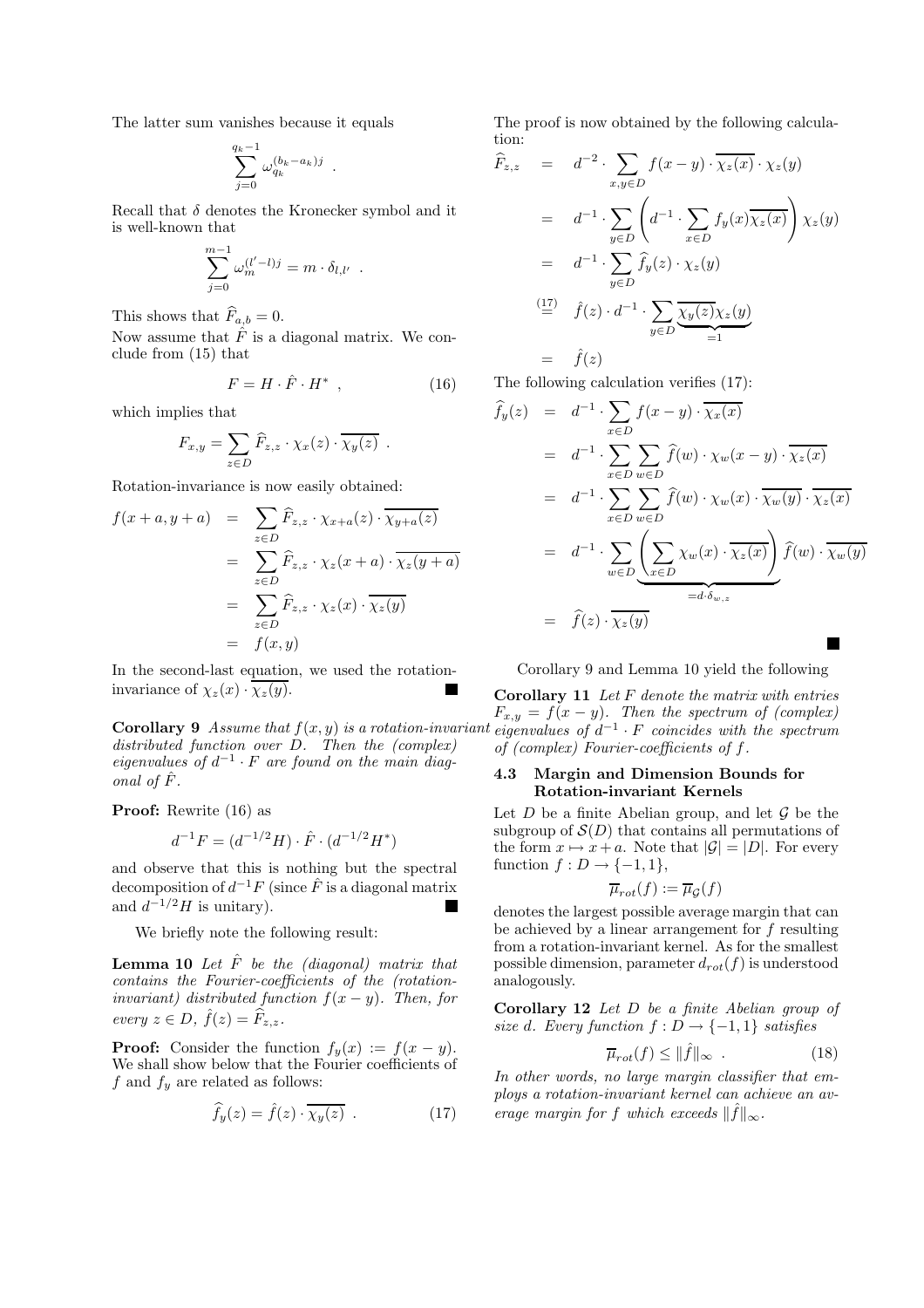Proof: According to Theorem 5,

$$
\overline{\mu}_{rot}(f) \le \frac{\|M^{f,\mathcal{G}}\|}{\sqrt{|D|\cdot|\mathcal{G}|}} = \frac{\|M^{f,\mathcal{G}}\|}{d}
$$

.

**T** 

The matrix  $M^{f, \mathcal{G}}$  coincides with the matrix F given by  $F_{x,y} = f(x-y)$  (up to permutation of columns). We conclude from this and from Corollary 11 that

$$
||M^{f,\mathcal{G}}|| = ||F|| = d \cdot ||\hat{f}||_{\infty} ,
$$

which leads us to inequality (18).

Corollary 6 and 7 combined with Corollary 11 lead us to the following results:

**Corollary 13** Let  $d_{rot}(f)$  denote the smallest dimension of a feature space associated with a rotationinvariant kernel K that allows for a correct representation of f. Then,  $d_{rot}(f) \geq ||\hat{f}||_{\infty}^{-1}$ .

**Corollary 14** Let  $\widehat{f}_i$  denote the (complex) i-th Fouriercoefficient of f, where  $|\widehat{f}_1|, \ldots, |\widehat{f}_d|$  are in decreasing order. Then,

$$
d_{rot}(f) \cdot \sum_{i=1}^{d_{rot}(f)} \left| \hat{f}_i \right|^2 \ge 1
$$

#### 5 Reflection-invariant Functions

A distributed function over D is a real-valued function over the domain  $D \times D$ . We will occasionally identify a distributed function  $f$  over  $D$  with the  $(D \times D)$ -matrix F given by  $F_{x,y} = f(x, y)$ .

In this section, we are particularly interested in distributed functions  $f(x, y)$  over  $D = \{-1, 1\}^n$ . In this case, f has  $2^{2n}$  Fourier-coefficients that can be nicely arranged as a matrix  $\hat{F}$ . More precisely:

$$
\widehat{F}_{a,b} = \widehat{f}(a,b)
$$
\n
$$
= 2^{-2n} \cdot \sum_{(x,y)\in D\times D} \chi_{(a,b)}(x,y) f(x,y)
$$
\n
$$
= 2^{-2n} \cdot \sum_{x\in D} \sum_{y\in D} \chi_a(x) \chi_b(y) f(x,y)
$$

In matrix notation, this reads as

$$
\widehat{F} = 2^{-2n} \cdot H \cdot F \cdot H \quad ,
$$

where H denotes the  $(2^n \times 2^n)$ -Walsh-matrix.

A distributed function  $f(x, y)$  over  $\{-1, 1\}^n$  is said to be reflection-invariant if, for all  $x, y, a \in$  $\{-1,1\}^n$ , the following holds:

$$
f(x \circ a, y \circ a) = f(x, y) \tag{19}
$$

Distributed functions  $f(x, y)$  over  $\mathbb{R}^n$  that satisfy (19) for all  $x, y \in \mathbb{R}^n$  and every  $a \in \{-1, 1\}^n$  are said to be reflection-invariant in the Euclidean space. Here are some examples:

• A distributed function of the form  $f(x, y) =$  $g(x \circ y)$  is reflection-invariant (in the Euclidean space provided that the domain is  $\mathbb{R}^n$ :

 $q((x \circ a) \circ (y \circ a)) = q(x \circ y \circ (a \circ a)) = q(x \circ y)$ 

Conversely, any reflection-invariant function  $f(x, y)$ (over domain  $\{-1,1\}$ <sup>n</sup>) can be written in this form by setting  $g(x) := f(x, \vec{e})$  because reflectioninvariance implies that

$$
f(x,y) = f(x \circ y, y \circ y) = f(x \circ y, \vec{e}) = g(x \circ y) .
$$

• Because of the obvious identity

$$
\chi_z(x \circ y) = \chi_z(x) \cdot \chi_z(y) ,
$$

the distributed function  $\chi_z(x) \cdot \chi_z(y)$  is reflectioninvariant too.

• The metric

$$
L_p(x - y) = \left(\sum_{i=1}^n |x_i - y_i|^p\right)^{1/p}
$$

induced by the  $L_p$ -norm is clearly reflectioninvariant in the Euclidean space.

In Section 6, we shall see that many popular kernel functions happen to be reflection-invariant.

The fact that  $f(x, y) = g(x \circ y)$  is a reflectioninvariant function can be restated as follows: any function  $f(x, y)$  that can be cast as a function in  $x_1 \cdot y_1, \ldots, x_n \cdot y_n$  is reflection-invariant. Similarly, any function  $f(x, y)$  that can be cast as a function in  $L_p(x-y)$  is reflection-invariant.

We move on and consider the possibility of making new reflection-invariant functions from functions that are already known to be reflection-invariant. We clearly have the following

Pointwise Closure Property: The pointwise limit of reflection-invariant functions is a reflectioninvariant function. Furthermore, if  $f_1, \ldots, f_d$ are reflection-invariant functions and  $g : \mathbb{R}^d \to$ <sup>R</sup> is an arbitrary function, then

$$
g(f_1(x,y),\ldots,f_d(x,y))
$$

is reflection-invariant too.

Sometimes a new distributed function is constructed from given-ones by means of matrix operations (which, in general, are not performed pointwise). We claim that the following holds:

Lemma 15 Reflection-invariant distributed functions over  $\{-1, 1\}^n$  are closed under the usual matrix product and under the tensor-product of matrices. More precisely, let  $F(x, y)$  and  $G(x, y)$  be two reflectioninvariant distributed functions (here viewed as matrices). Then, the functions  $(F \cdot G)(x, y)$  and  $(F \otimes$  $G$ [ $(u, x)$ , $(v, y)$ ] are reflection-invariant too.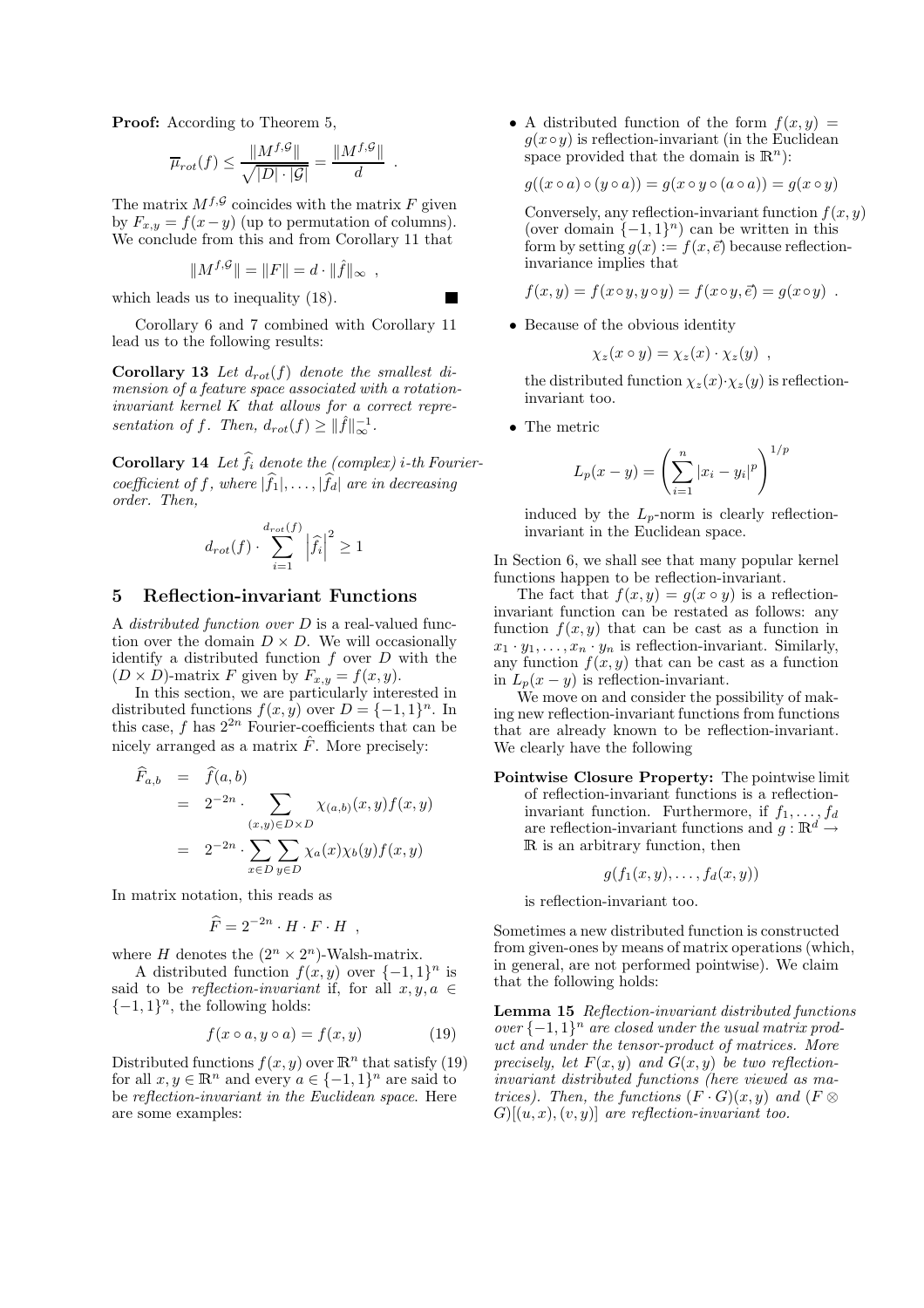Note that Lemma 15 is an immediate corollary to Lemma 1.

The following result does not seem to be new.<sup>2</sup> We have derived a more general result in Section 4.2 (a section concerned with rotation-invariance with reflection-invariance as a special case).<sup>3</sup>

- **Lemma 16** 1. A distributed function  $f(x, y)$  over  ${-1, 1}^n$  is reflection-invariant iff  $\hat{F}$  is a diagonal matrix.
	- 2. Assume that  $F_{x,y} = f(x,y) = g(x \circ y)$  is a reflection-invariant distributed function. Then, matrix  $F$  is symmetric, the (real) eigenvalues of  $2^{-n} \cdot F$  coincide with the Fourier-coefficients of g, and  $\hat{g}(z) = \widehat{F}_{z,z}$ .

Note that Lemma 8 applied to  $D = \mathbb{Z}_2^n$  yields the first statement in Lemma 16. The second statement in Lemma 16 follows analogously from the subsequent results (from Corollary 9 up to Corollary 11).

## 6 Reflection-invariant Kernels

In this section, we consider kernel functions  $K(x, y)$ over the Boolean or over the Euclidean domain. In other words,  $K(x, y)$  is a distributed function over  $\{-1,1\}$ <sup>n</sup> or over  $\mathbb{R}^n$  with the additional property that every finite principal sub-matrix of  $K$  is symmetric and positive semidefinite. In Section 6.1, we demonstrate that the family of reflection-invariant kernels is quite rich and contains many popular kernels. In Section 6.2, we derive some central properties of reflection-invariant kernels and present an upper bound on the margin that can be achieved by a kernel of this type.

### 6.1 Examples and Closure Properties

Let us start with some examples. The following (quite popular) kernels (over  $\mathbb{R}^n$  except for the DNF-Kernel that has a Boolean domain) can be cast as functions in  $x_1 \cdot y_1, \ldots, x_n \cdot y_n$  or as functions in  $||x - y||_2$  and are therefore reflection-invariant:

**Polynomial Kernels:**  $K(x,y) = p(x^{\top}y)$  for an arbitrary polynomial  $p$  with positive coefficients.

All-subsets Kernel:  $K(x, y) = \prod_{i=1}^{n} (1 + x_i y_i)$ .

ANOVA Kernel: Let  $1 \leq s \leq n$  and define

$$
K_s(x, y) = \sum_{1 \le i_1 < \dots < i_s \le n} \prod_{j=1}^s x_{i_j} y_{i_j}
$$

.

**DNF-Kernel:**  $K(x, y) = -1 + 2^{-n} \prod_{i=1}^{n} (x_i y_i + 3)$ .

- **Exponential Kernels:**  $K(x,y) = e^{p(x^\top y)}$  for an arbitrary polynomial  $p$  with positive coefficients.
- Gaussian Kernel:  $K(x,y) = e^{-||x-y||_2^2/\sigma^2}$  for an arbitrary  $\sigma > 0$ .

These kernels have the usual nice properties like being efficiently evaluable although the number of (implicitly represented) features is exponentially large (or even infinite). Polynomial, Exponential, and Gaussian Kernels (first used in [2]) are found in almost any basic text-book that is relevant to the subject (e.g. [3]). The All-subsets Kernel is found in [18], and the ANOVA Kernel is found in [19]. As for the latter two kernels, see also [17]. The DNF-Kernel has been proposed in [16].<sup>4</sup> The reader interested in more information about these (and other) kernels may consult the relevant literature. Here, we simply point to the fact that all kernels mentioned above are reflection-invariant.

We move on and consider the possibility of making new reflection-invariant kernels from kernels that are already known to be reflection-invariant. To this end, we briefly call into mind some basic closure properties of kernels:

**Lemma 17** Let  $K, K_1, K_2$  be kernels, and let  $c > 0$ be a positive constant. Then, the distributed functions

$$
K_1(x, y) + K_2(x, y) , c \cdot K(x, y)
$$
  
\n
$$
K_1(x, y) \cdot K_2(x, y) , (K_1 \otimes K_2)[(u, x), (v, y)]
$$

are kernels too. Moreover, the pointwise limit of kernels yields a kernel.

The proof of Lemma 17 can be looked-up in [3], for example.

Corollary 18 If  $K_1, \ldots, K_d$  are kernels and P :  $\mathbb{R}^d \to \mathbb{R}$  is a polynomial (or a converging power series) with positive coefficients, then  $P(K_1(x, y), \ldots, K_d(x, y))$ is a kernel too.

Note that closure properties of reflection-invariant functions (see the "Pointwise Closure Property" and Lemma 15) are comparably strong so that Lemma 17 and Corollary 18 remain valid (mutatis mutandis) for reflection-invariant kernels.

The following kernels (proposed in [11] and [9], respectively) define a new kernel-matrix  $K$  in terms of a given symmetric matrix  $B$  (called "similarity") matrix" in this context):

 $2$ The second statement of Lemma 16 is mentioned as well-known in [14] (without providing a pointer to the literature).

<sup>&</sup>lt;sup>3</sup>The results in Section 4.2 might be known as well, but we are not aware of an appropriate pointer to the literature.

<sup>&</sup>lt;sup>4</sup>In [16], the kernel is defined over the Boolean domain  $\{0,1\}^n$ . Our formula above is obtained from the formula in [16] by plugging in the affine transformation that identifies 1 with −1 and 0 with 1. A similar remark applies to the Monotone DNF-Kernel discussed at the end of this section.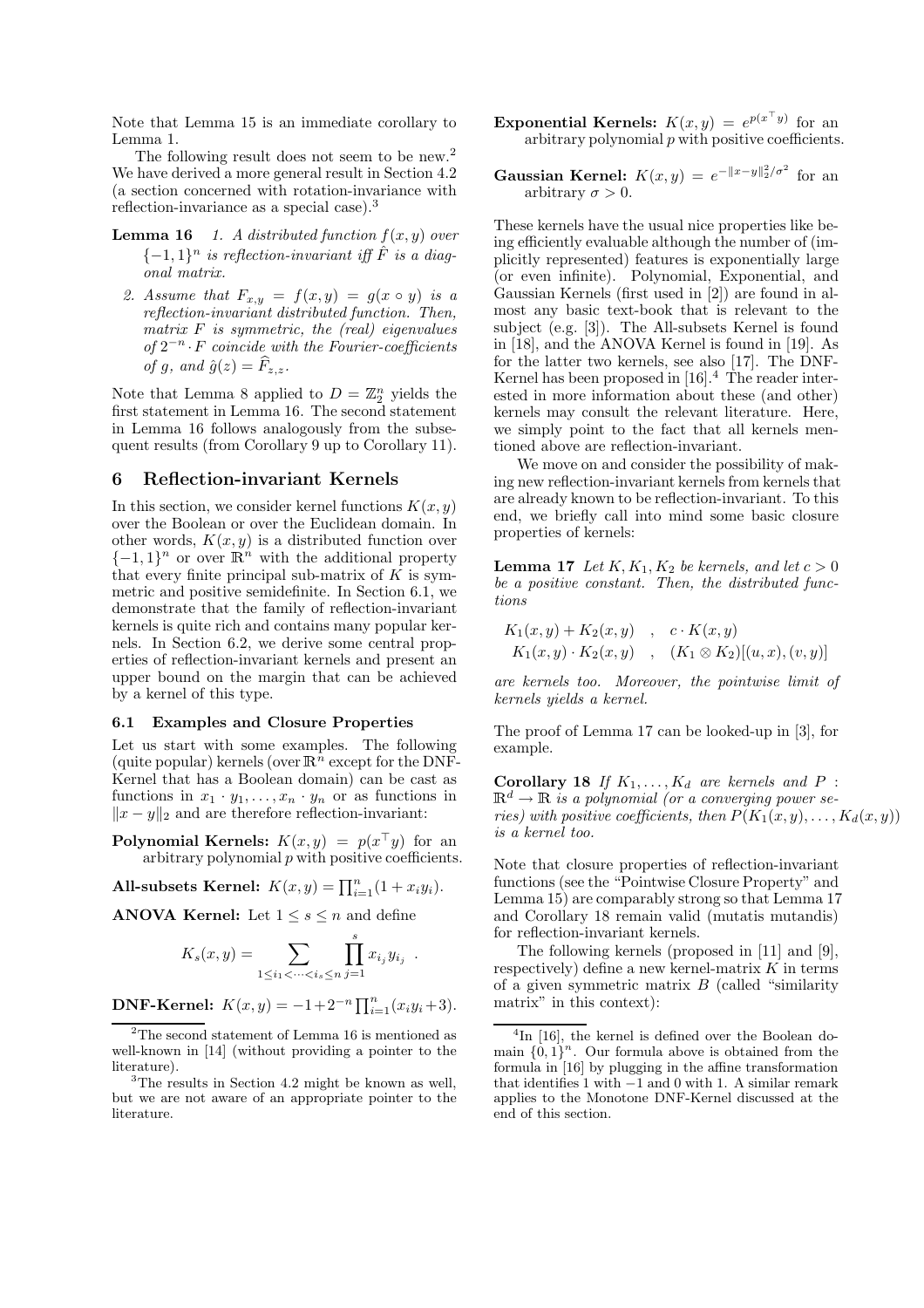Exponential Diffusion Kernel: For  $\lambda \in \mathbb{R}$ , define

$$
K = e^{\lambda \cdot B} = \sum_{k \ge 0} \frac{\lambda^k}{k!} \cdot B^k.
$$

von Neumann Diffusion Kernel: For  $0 \leq \lambda <$  $||B||^{-1}$ , define

$$
K = (I - \lambda \cdot B)^{-1} = \sum_{k \ge 0} \lambda^k \cdot B^k
$$

.

It follows from the closure properties of reflectioninvariant functions that both diffusion kernels would inherit reflection-invariance from the underlying similarity matrix B.

The family of reflection-invariant kernels is quite rich. But here are two kernels (the first-one from [16], and the second-one from [12]) which are counterexamples:

## Monotone DNF-Kernel:

$$
K(x,y) = -1 + 2^{-2n} \prod_{i=1}^{n} (x_j y_j - x_j - y_j + 5) .
$$

Spectrum Kernel: Here,  $x, y \in \{-1, 1\}^n$  are considered as binary strings. For  $1 \leq p \leq n$  and for every substring  $u \in \{-1, 1\}^p$ ,

$$
\Phi_v^p(x) = |\{(u, w): x = uvw\}|
$$

counts how often  $v$  occurs as a substring of  $x$ . The p-Spectrum Kernel is then given by

$$
K(x,y) = \sum_{v \in \{-1,1\}^p} \Phi_v^p(x) \cdot \Phi_v^p(y) .
$$

It is easy to see that both kernels are not reflectioninvariant. More generally, string kernels (measuring similarity between strings) often violate reflectioninvariance.

#### 6.2 Properties of Reflection-invariant Kernels

In the sequel, we shall provide an upper bound on the average margin (that, a-fortiori, upper-bounds the guaranteed margin). Recall the definitions of Section 2.2. Since (2) is valid for any kernel-function, the condition of reflection-invariance is equivalent to

 $\forall x, y, a \in D: \langle \Phi(x \circ a), \Phi(y \circ a) \rangle = \langle \Phi(x), \Phi(y) \rangle$ . With every function  $q: D \to \mathbb{R}$  and every  $a \in D$ , we associate the function  $g_a(x) := g(x \circ a)$  and call it the a-reflection of g. With this notation, we get

**Lemma 19** If kernel  $K$  is reflection-invariant, then the following holds for all  $x, a \in D$ :

$$
\begin{array}{rcl}\n\|\Phi_K(x \circ a)\|_K & = & \|\Phi_K(x)\|_K \\
\|w(\alpha)\|_K & = & \|w(\alpha_a)\|_K\n\end{array}
$$

In other words, the norm  $\|\cdot\|_K$  assigns the same length to all feature vectors, and a reflection of the dual vector does not change the norm of the induced weight vector.

Note that Lemma 19 is an immediate corollary to Lemma 2.

**Lemma 20** For every reflection-invariant kernel  $K$ , and every choice of  $f: D \to \{-1,1\}$ ,  $x, a \in D$ , and  $\alpha : D \to \mathbb{R}$ , the following holds:

$$
\mu_K(f_a|\alpha_a, x) = \mu_K(f|\alpha, x \circ a)
$$

Again this is a direct inference of the general results of Section 3 (see Lemma 3).

Corollary 21 For every reflection-invariant kernel K, and every choice of  $f: D \to \{-1,1\}$ ,  $a \in D$ , and  $\alpha : D \to \mathbb{R}$ , the following holds:

$$
\overline{\mu}_K(f_a|\alpha_a) = \overline{\mu}_K(f|\alpha) \n\mu_K(f_a|\alpha_a) = \mu_K(f|\alpha) \n\overline{\mu}_K(f_a) = \overline{\mu}_K(f) \n\mu_K(f_a) = \mu_K(f) \n\overline{\mu}_{inv}(f_a) = \overline{\mu}_{inv}(f) \n\mu_{inv}(f_a) = \mu_{inv}(f)
$$

The punchline of the preceding discussion is the following result:

Theorem 22 Every Boolean function f satisfies

$$
\overline{\mu}_{inv}(f) \leq ||\hat{f}||_{\infty} .
$$

In other words, no large margin classifier that employs a reflection-invariant kernel can achieve an average margin for f which exceeds  $\|\hat{f}\|_{\infty}$ .

**Proof:** Let  $||M||$  denote the spectral norm of a matrix  $M \in \mathbb{R}^{r \times s}$ . Recall that the spectral norm of a symmetric matrix coincides with the largest absolute value found in the spectrum of M's eigenvalues. We shall apply (6) to the matrix  $F \in \{-1,1\}^{D \times D}$ with entries  $F_{x,y} = f(x \circ y) = f_y(x)$ . Here,  $r =$  $s = |D| = 2^n$  and, according to Lemma 16,  $||F|| =$  $2^n \cdot ||\hat{f}||_{\infty}$ , and (6) now reads as follows:

$$
\sum_{x \in D} \sum_{y \in D} f_y(x) \langle u_x, v_y \rangle \le 2^{2n} \cdot ||\hat{f}||_{\infty} \qquad (20)
$$

Assume now, for sake of contradiction, that there exists a reflection-invariant kernel K and an  $\alpha$ :  $D \to \mathbb{R}$  such that the following holds:

$$
\overline{\mu}_K(f|\alpha) = 2^{-n} \sum_{x \in D} \frac{f(x) \cdot \langle w(\alpha), \Phi(x) \rangle}{\|w(\alpha)\| \cdot \|\Phi(x)\|} (21)
$$
  
>  $\|\hat{f}\|_{\infty}$  (22)

According to Corollary 21,  $\overline{\mu}_K(f|\alpha) = \overline{\mu}_K(f_y|\alpha_y)$ for every  $y \in D$ . Thus, the inequality  $\overline{\mu}_K(f_y|\alpha_y)$  $\|\widehat{f}_y\|_{\infty}$  holds as well. Note, however, that  $\|\widehat{f}_y\|_{\infty}=$  $||\hat{f}||_{\infty}$ . Summing over all  $y \in D$  and multiplying both hand-sides in  $(21)$ ,  $(22)$  by  $2<sup>n</sup>$ , we obtain

$$
\sum_{x,y\in D} \frac{f_y(x)\cdot \langle w(\alpha_y), \Phi(x)\rangle}{\|w(\alpha_y)\| \cdot \|\Phi(x)\|} > 2^{2n} \cdot \|\hat{f}\|_{\infty}.
$$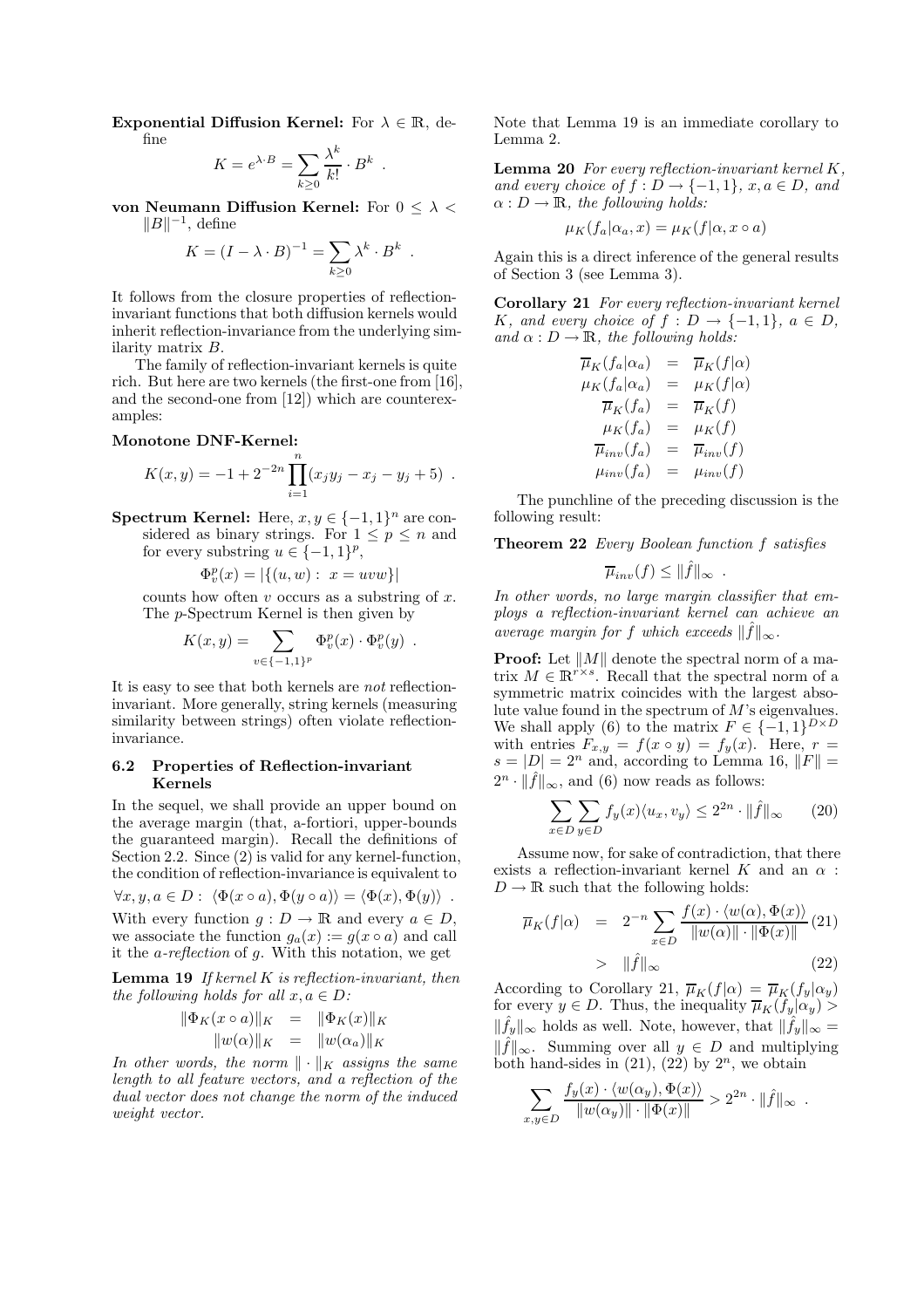Setting  $u_x := \Phi(x)/\|\Phi(x)\|$  and  $v_y := w(\alpha_y)/\|w(\alpha_y)\|$ , we arrived at a contradiction to (20).

So by using the algorithm of Kushilevitz and Mansour [20] one can estimate the largest Fouriercoefficient of a specific function  $f$  to determine an upper bound for the maximal achievable average margin.

In analogy to Corollaries 6 and 7, we obtain the following results:

**Corollary 23** Let  $d_{inv}(f)$  denote the smallest dimension of a feature space associated with a reflectioninvariant kernel K that allows for a correct representation of f. Then,  $d_{inv}(f) \geq ||\hat{f}||_{\infty}^{-1}$ .

Proof: Similarly to Corollary 6 the corresponding feature space for the kernel must have dimension at least  $\sqrt{|D| \cdot |\mathcal{G}|}/||M^{f,\mathcal{G}}||$ . Here, it is  $2^n/||F||$ . Since  $||F|| = 2^n \cdot ||\hat{f}||_{\infty}$ , we are done.

**Corollary 24** Let  $\widehat{f}_i$  denote the *i*-th Fourier-coefficient of f, where  $|\widehat{f}_1|, \ldots, |\widehat{f}_{2^n}|$  are in decreasing order. Then,  $d_{inv}(f)$  satisfies the following lower bound:

$$
d_{inv}(f) \cdot \sum_{i=1}^{d_{inv}(f)} \left| \hat{f}_i \right|^2 \ge 1 \tag{23}
$$

Proof: According to (7)

$$
d_{\mathcal{G}}(f) \cdot \sum_{i=1}^{d_{\mathcal{G}}(f)} \sigma_i^2 \ge 1 \tag{24}
$$

holds. We apply this result to the matrix  $F$  definied in the proof of Theorem 22. Here,  $r = s = 2^n$ . Moreover,  $\sigma_i(F) = 2^n |\hat{f}_i|$  according to Lemma 16, because  $\sigma_i(A) = |\lambda_i(A)|$  when A is symmetric. (Here,  $\lambda_i(A)$  is the sequence of eigenvalues in decreasing order of their absolute values.) Plugging this into (24), we obtain (23).

## 7 Open Problems

Haasdonk and Burkhardt [8] consider two notions of invariance: "simultaneous invariance" and "total invariance". Simultaneous invariance very much corresponds to the notion of invariance that we discussed in section 3 so that our margin and dimension bounds apply. Total invariance is a stronger notion so that our bounds apply more than ever. But the obvious challenge is to find stronger margin and dimension bounds for totally invariant kernels.

The basic idea behind our paper is roughly as follows. For a family of kernels (e.g., polynomial kernels), we argue that the existence a "good representation" for a particular target function implies the existence of a "good representation" for a whole family of target functions (so that classical margin and dimension bounds can be brought into play). We think that invariance under a group operation (the notion considered in this paper) is just the first obvious thing one should consider. We would like to develop more versatile techniques that, while following the same basic idea, lead to strong margin and dimension bounds for a wider class of kernels.

## References

- [1] Shai Ben-David, Nadav Eiron, and Hans Ulrich Simon. Limitations of learning via embeddings in euclidean half-spaces. Journal of Machine Learning Research, 3:441–461, 2002.
- [2] Bernhard E. Boser, Isabelle M. Guyon, and Vladimir N. Vapnik. A training algorithm for optimal margin classifiers. In Proceedings of the 5th Annual ACM Workshop on Computational Learning Theory, pages 144–152, 1992.
- [3] Nello Cristianini and John Shawe-Taylor. An Introduction to Support Vector Machines. Cambridge University Press, 2000.
- [4] Jürgen Forster. A linear lower bound on the unbounded error communication complexity. Journal of Computer and System Sciences, 65(4):612–625, 2002.
- [5] Jürgen Forster, Matthias Krause, Satyanarayana V. Lokam, Rustam Mubarakzjanov, Niels Schmitt, and Hans Ulrich Simon. Relations between communication complexity, linear arrangements, and computational complexity. In Proceedings of the 21'st Annual Conference on the Foundations of Software Technology and Theoretical Computer Science, pages 171–182, 2001.
- [6] Jürgen Forster, Niels Schmitt, Hans Ulrich Simon, and Thorsten Suttorp. Estimating the optimal margins of embeddings in euclidean half spaces. Machine Learning, 51(3):263–281, 2003.
- [7] Jürgen Forster and Hans Ulrich Simon. On the smallest possible dimension and the largest possible margin of linear arrangements representing given concept classes. Theoretical Computer Science, 350(1):40–48, 2006.
- [8] Bernard Haasdonk and Hans Burkhardt. Invariant kernel functions for pattern analysis<br>and machine learning. Machine Learning, and machine learning. 68(1):35–61, 2007.
- [9] Jaz S. Kandola, John Shawe-Taylor, and Nello Cristianini. Learning semantic similarity. In Advances in Neural Information Processing Systems 15, pages 657–664. MIT Press, 2003.
- [10] Eike Kiltz and Hans Ulrich Simon. Threshold circuit lower bounds on cryptographic functions. Journal of Computer and System Sciences, 71(2):185–212, 2005.
- [11] Risi I. Kondor and John D. Lafferty. Diffusion kernels on graphs and other discrete input